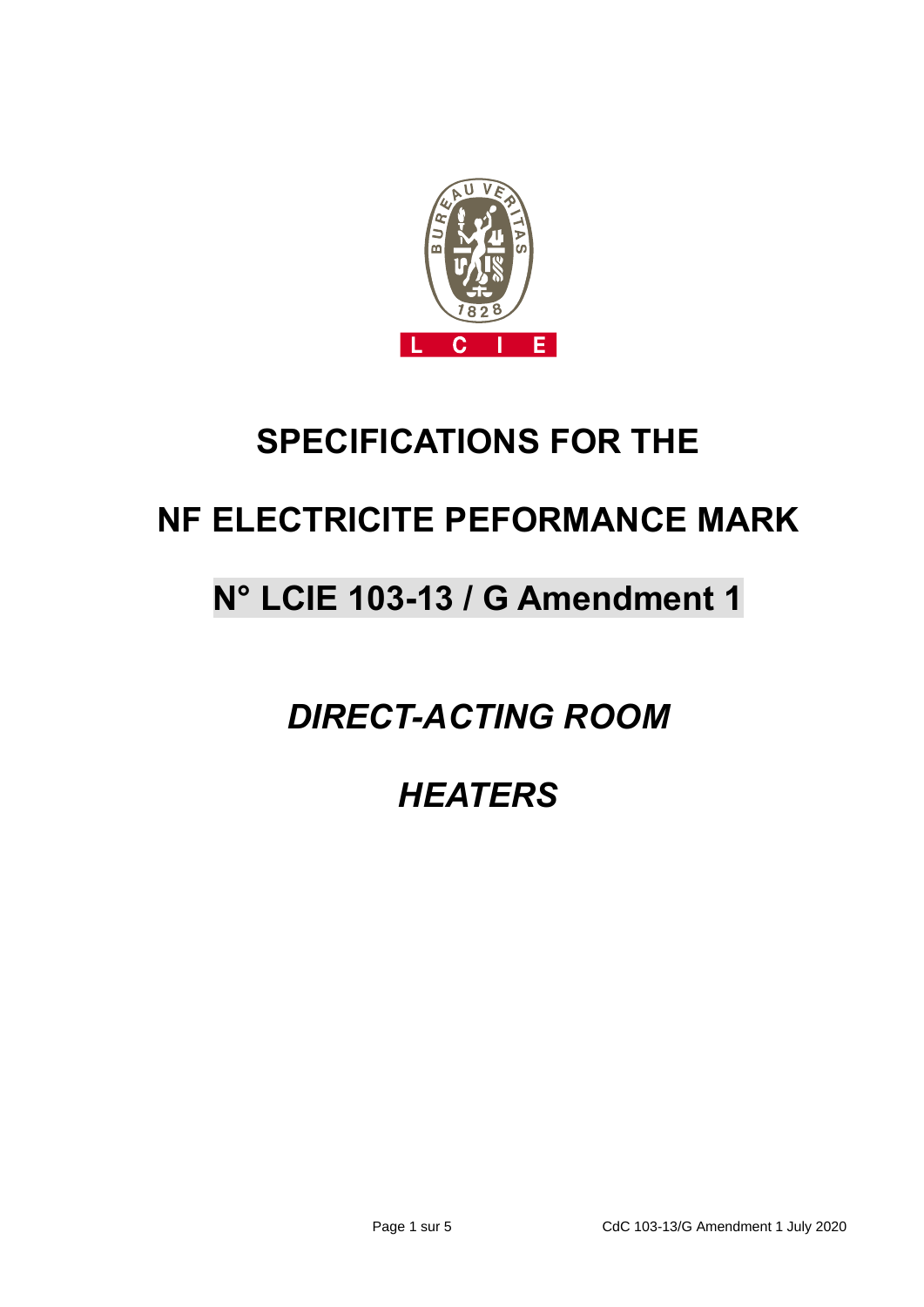# **Introduction**

This amendment A1 to the specifications 103-13G does not make any substantive change, in particular concerning the prescriptions to be respected.

This amendment boils down to a few editorial improvements which allow ambiguities of understanding to be removed when carrying out the tests.

This amendment therefore has no impact on the products already admitted to the mark on the basis of the LCIE 103-13G specifications, the licenses already issued remaining valid.

## **Dates**

| Date of Application of Specification LCIE 103-13/G Amendment 1                 | 15/07/2020     |
|--------------------------------------------------------------------------------|----------------|
| Date of Withdrawal of LCIE 103-13/G Specifications *                           | Not Applicable |
| Latest Manufacturing Date for Products Certified under Specification 103-13/G. | Not Applicable |

**\* CTF Laboratories recognized within the framework of the NF mark to carry out performance tests according to the specifications 103-13G must install the new air intake vents in accordance with the recommendations of appendix 1 as of the implementation place of this amendment, and no later than 12/31/2020.**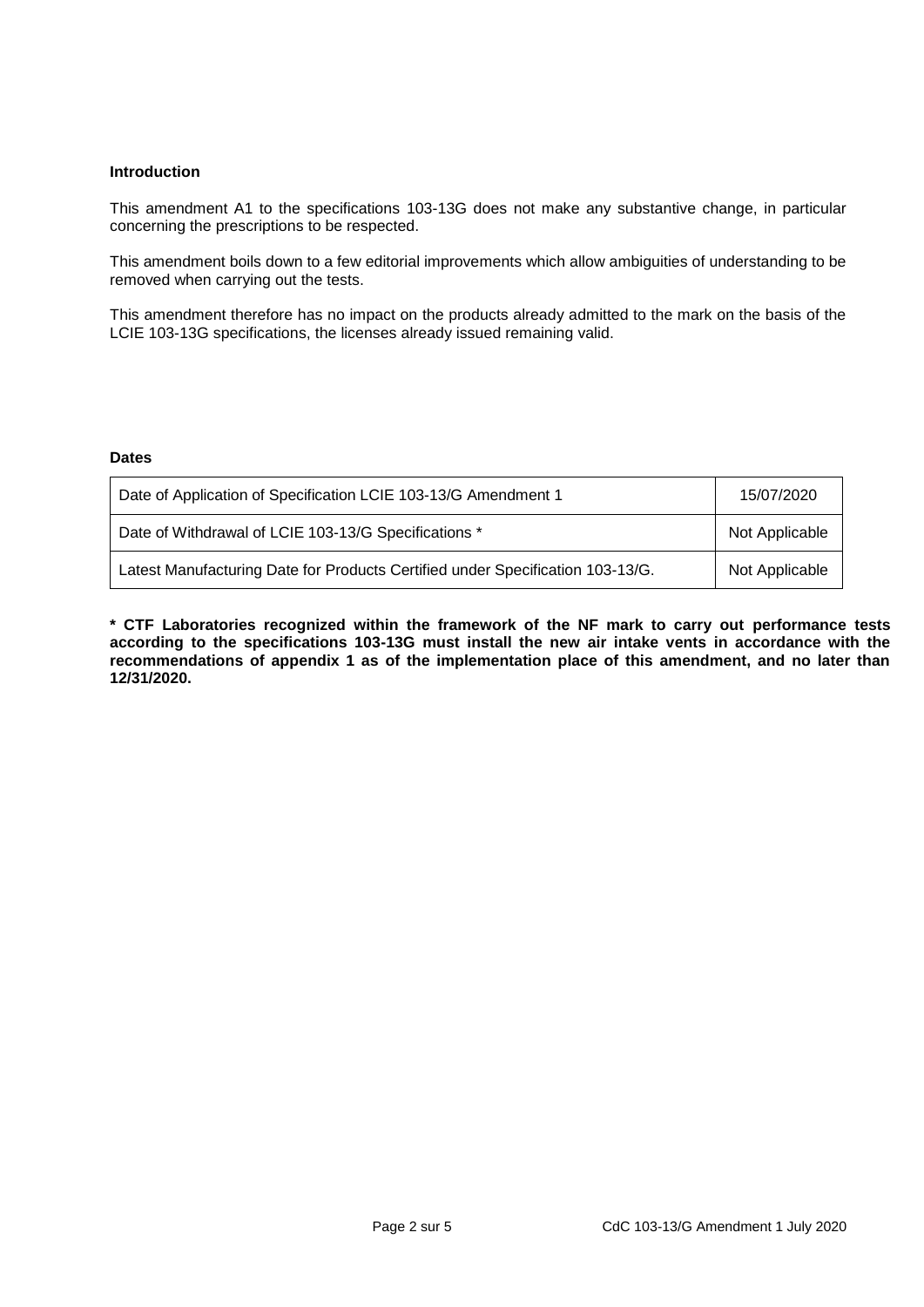# **1 Scope**

The following changes are made to the specifications:

- The **double text crossed** out in red corresponds to the deleted text
- The blue text corresponds to the added text

## **Page 5:**

§2.2 Definitions of User-Accessible Functions

Replace the last paragraph with the text below

Appendix 5. The test sequences are defined in Annex 5.

# **Page 10:**

\$3.2.2 Specific requirements

Replace the first paragraph with the text below:

For measurements of the minimum average heating of active surface, the surface considered is the rectangle encompassing all the heating surfaces of the front face of the appliance (excluding air outlets, see Annex 6). In fact, if their surface is not heating, any bands (side "cheeks" - upper - lower), must be excluded from this rectangle ((see § 3.4.2 "Minimum percentage of active surface" for the characterization of a non-heating surface).

## **Page 14:**

\$ 3.4.2 Specific requirements

#### *Maximum surface temperature dispersal 2)*

Replace the first paragraph with the text below:

When measuring surface dispersal, the temperature stability and the minimum average heating of the active surface, the area considered is the rectangle encompassing all the heating surfaces of the front face of the appliance (excluding air outlets see Annex 6). In fact, if their surface is not heating, any bands (side "cheeks" - upper - lower), must be excluded from this rectangle ((see § 3.4.2 "Minimum percentage of active surface" for the characterization of a non-heating surface).

A mesh to define the measurement zones is made by "dividing" into 1 / 16th the maximum height and width of this surface. Nine measurement zones are defined (see Annex 6). In each of these nine zones and in all points accessible to the conical gauge shown in Figure 2 Annex 3, the thermocouple is placed in the center of each zone.

In the case where the center of a zone is not opposite material, or would be opposite a non-active heating surface, the measurement is made in projection towards the nearest measurement point corresponding to an **active** heating surface. In the case where 2 points correspond to this projection, the coldest point is taken into consideration (determination using an infrared camera).

For any point located at the edge of a heating active or non-active heating surface, the measurement is made at 20mm from the edge of the latter.

For tubular devices with a diameter of less than 40mm, the measuring point is the center of the tube.

The end of the paragraph remains unchanged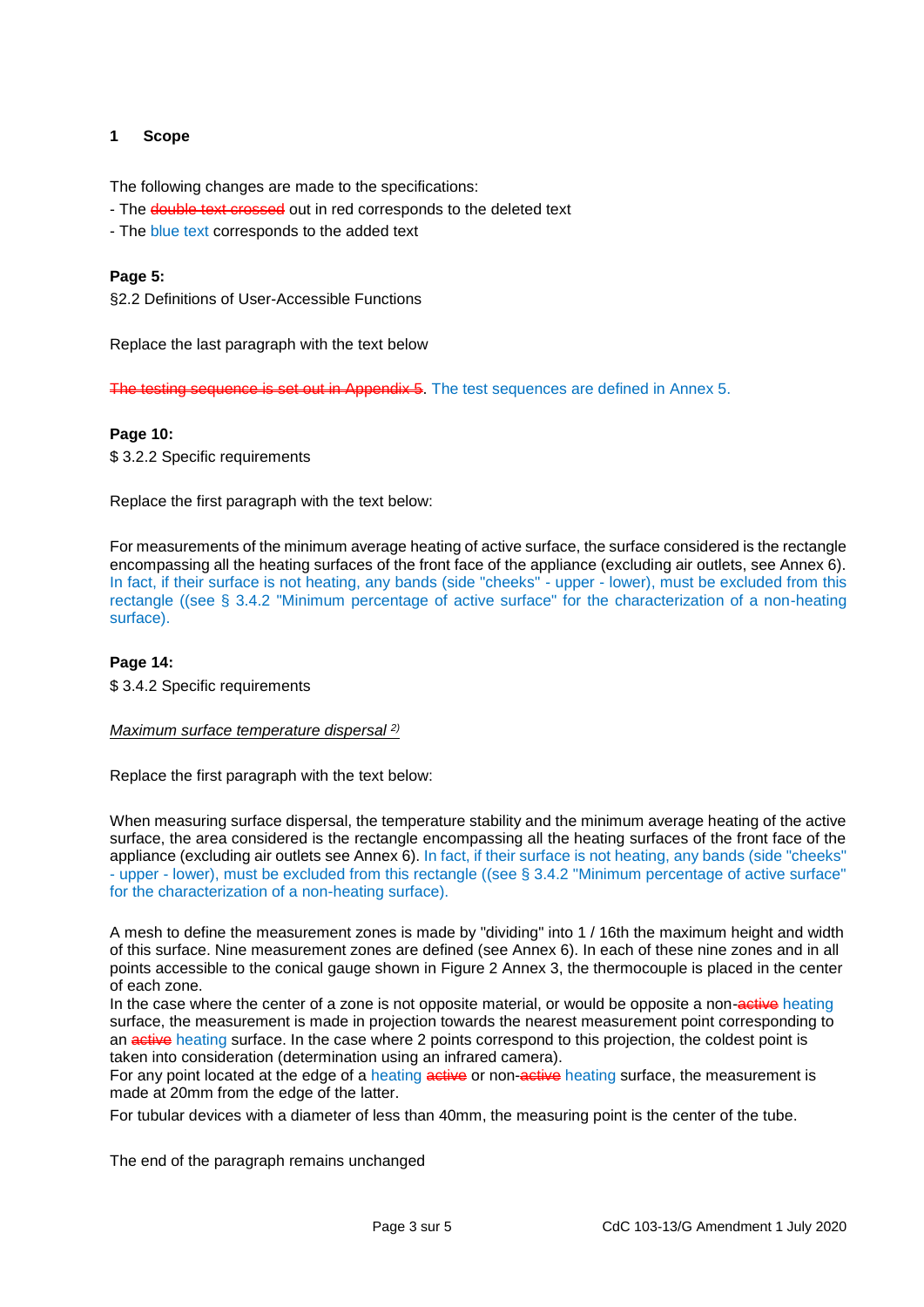## *Minimum percentage of active area 3)*

Replace all of the text with the text below:

This percentage is the ratio between the active surface (projected from the front panel) the sum of all heating surfaces and the sum of all the active heating and non-heating active surfaces of the equipment shown in front view(projected from the front panel).

The manufacturer declares the different surfaces (**active** heating and non-heating **active**) in a diagram in front view of the front panel and for each equipment. For ratio calculation, only the air outlets are not taken into consideration. In fact, any headbands (side - upper - lower cheeks) are taken into account. The surfaces of the recessed parts are not taken into account.

Non-heating active surfaces whose surface is less than 625cm<sup>2</sup> or whose smaller side is less than 25cm are considered as non-heating **active** without verification.

For each non-heating active surface whose surface is greater than 625cm<sup>2</sup> and whose smallest side is greater than 25cm, the average temperature rise, at the 100% running rate, is calculated as follows:

- $\checkmark$  The area taken into consideration is the rectangle encompassing the non- heating active surface considered.
- $\checkmark$  A mesh to define the measurement zones is made by "dividing" into 1 / 16th the maximum height and width of this surface. Nine measurement zones are defined (see Annex 6). In each of these nine zones and in all points accessible to the conical gauge shown in Figure 2 Annex 3, a probe for measuring the surface temperature is applied successively in the center of each zone. This leads to measuring the temperature rise in nine points of the non-active zone.
- $\checkmark$  In the case where the center of a zone is not facing material, or is facing an heating active surface, the measurement is made in projection towards the closest measurement point corresponding to this non heating active surface. In the case where 2 points correspond to this projection, the hottest point is taken into consideration (determination using an infrared camera).
- For any point on the edge of an heating active or non- heating active surface, the measurement is made at 20mm from the edge of the surface.
- $\checkmark$  For tubular design devices with a diameter of less than 40mm, the measuring point corresponds to the center of the tube.

In order for the surface to be considered as no-heating-inactive, it is necessary that its average heating calculated by considering the heating of the nine points is <25K. In the opposite case, the surface is classified as heating active surface.

The measurement may be carried out in a test cell during the tests of § 2.4.3.

The minimum heating active area percentage values in Table 3.4.2 are the average values of all products in a range declared and defined by the applicant.